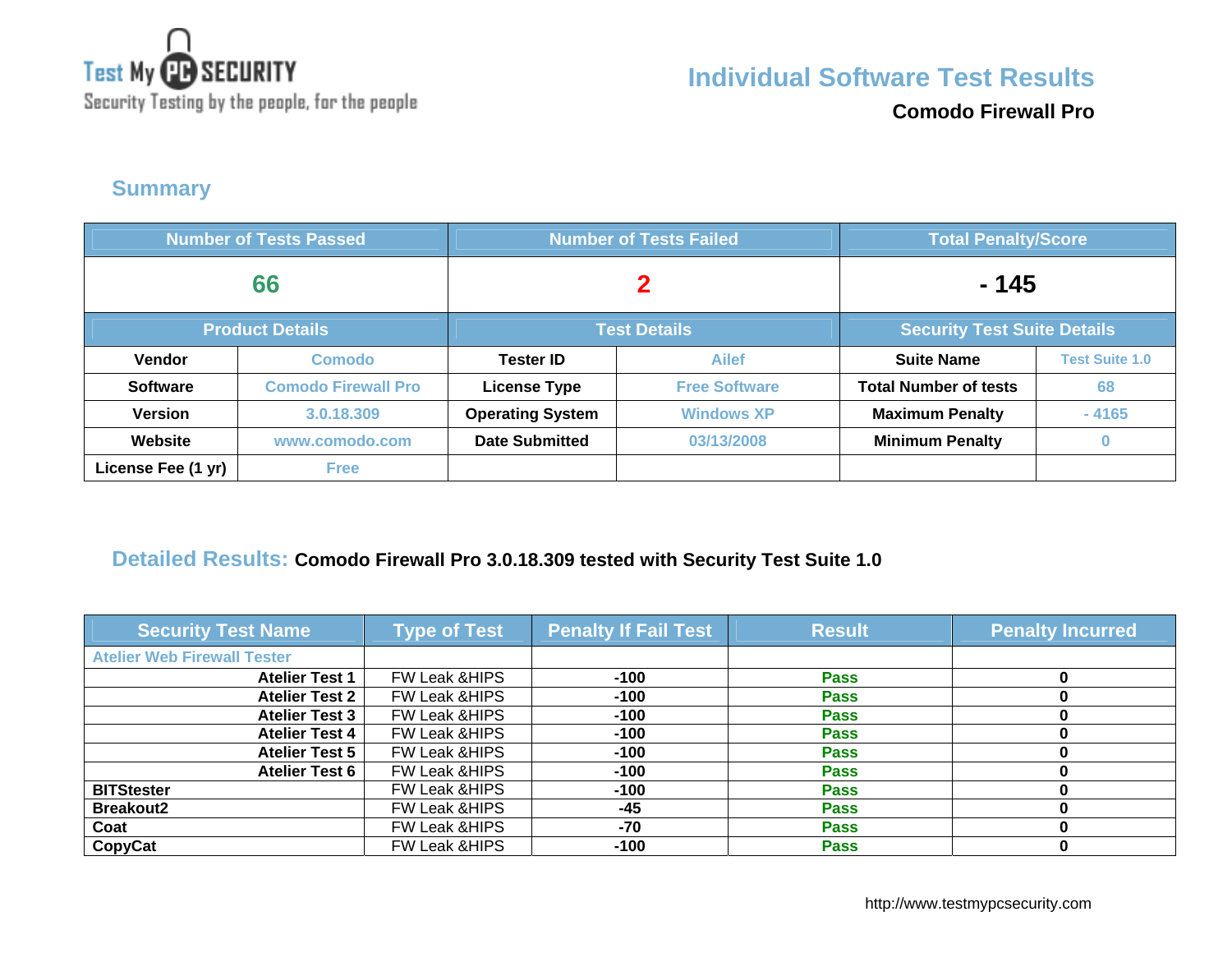

# **Individual Software Test Results**

Security Testing by the people, for the people

#### **Comodo Firewall Pro**

| <b>Security Test Name</b> | <b>Type of Test</b>      | <b>Penalty If Fail Test</b> | <b>Result</b> | <b>Penalty Incurred</b> |
|---------------------------|--------------------------|-----------------------------|---------------|-------------------------|
| <b>CPIL Suite</b>         |                          |                             |               |                         |
| Test 1                    | FW Leak &HIPS            | $-100$                      | <b>Pass</b>   | 0                       |
| Test <sub>2</sub>         | FW Leak &HIPS            | $-100$                      | <b>Pass</b>   | $\mathbf 0$             |
| Test 3                    | FW Leak & HIPS           | $-100$                      | <b>Pass</b>   | 0                       |
| <b>Comodo ICMP</b>        |                          |                             |               |                         |
| <b>ICMP Test 1</b>        | <b>FW Leak Only</b>      | $-100$                      | <b>Pass</b>   | 0                       |
| <b>ICMP Test 2</b>        | <b>FW Leak Only</b>      | $-100$                      | <b>Pass</b>   | $\mathbf 0$             |
| <b>DNStest</b>            | FW Leak Only             | $-45$                       | <b>Pass</b>   | 0                       |
| <b>DNStester</b>          | FW Leak Only             | $-45$                       | <b>Pass</b>   | $\bf{0}$                |
| Delete Volume             | <b>HIPS Only</b>         | $-45$                       | Fail          | $-45$                   |
| <b>FireHole</b>           | <b>FW Leak &amp;HIPS</b> | $-100$                      | <b>Pass</b>   | 0                       |
| <b>FPR</b>                |                          |                             |               |                         |
| and CPIL Test 1           | FW Leak & HIPS           | $-100$                      | <b>Pass</b>   | 0                       |
| and CPIL Test 2           | FW Leak & HIPS           | $-100$                      | <b>Pass</b>   | $\mathbf 0$             |
| and CPIL Test 3           | <b>FW Leak &amp;HIPS</b> | $-100$                      | <b>Pass</b>   | $\mathbf{0}$            |
| and Wallbreaker Test 1    | FW Leak &HIPS            | $-25$                       | <b>Pass</b>   | $\mathbf 0$             |
| and Wallbreaker Test 2    | FW Leak &HIPS            | $-25$                       | <b>Pass</b>   | $\mathbf 0$             |
| and Wallbreaker Test 3    | FW Leak &HIPS            | $-25$                       | <b>Pass</b>   | 0                       |
| and Wallbreaker Test 4    | FW Leak &HIPS            | $-25$                       | <b>Pass</b>   | 0                       |
| and PCFlank               | FW Leak & HIPS           | $-100$                      | <b>Pass</b>   | 0                       |
| <b>Ghost</b>              | <b>FW Leak &amp;HIPS</b> | $-50$                       | <b>Pass</b>   | $\mathbf 0$             |
| Jumper                    | <b>FW Leak &amp;HIPS</b> | $-100$                      | <b>Pass</b>   | $\mathbf{0}$            |
| Keylogtest                | <b>HIPS Only</b>         | $-100$                      | Fail          | $-100$                  |
| KiLL                      | <b>HIPS Only</b>         | $-45$                       | <b>Pass</b>   | 0                       |
| LeakTest v 1.2            | FW Leak Only             | $-100$                      | <b>Pass</b>   | 0                       |
| <b>Osfwbypass</b>         | FW Leak &HIPS            | $-100$                      | <b>Pass</b>   | 0                       |
| <b>PCFlank</b>            | <b>FW Leak &amp;HIPS</b> | $-100$                      | <b>Pass</b>   | 0                       |
| Runner                    | FW Leak & HIPS           | $-100$                      | <b>Pass</b>   | $\mathbf 0$             |
| <b>Spycar Suite</b>       |                          |                             |               |                         |
| <b>HKCU Run.exe</b>       | <b>HIPS Only</b>         | $-10$                       | <b>Pass</b>   | $\mathbf 0$             |
| <b>HKCU RunOnce.exe</b>   | <b>HIPS Only</b>         | $-10$                       | <b>Pass</b>   | $\mathbf 0$             |
| <b>HKCU RunOnceEx.exe</b> | <b>HIPS Only</b>         | $-10$                       | <b>Pass</b>   | $\mathbf 0$             |
| HKLM_Run.exe              | <b>HIPS Only</b>         | $-10$                       | <b>Pass</b>   | 0                       |
| HKLM_RunOnce.exe          | <b>HIPS Only</b>         | $-10$                       | <b>Pass</b>   | 0                       |
| HKLM_RunOnceEx.exe        | <b>HIPS Only</b>         | $-10$                       | <b>Pass</b>   | $\mathbf 0$             |
| IE-HomepageLock.exe       | <b>HIPS Only</b>         | $-10$                       | <b>Pass</b>   | 0                       |
| IE-KillAdvancedTab.exe    | <b>HIPS Only</b>         | $-10$                       | <b>Pass</b>   | $\mathbf{0}$            |